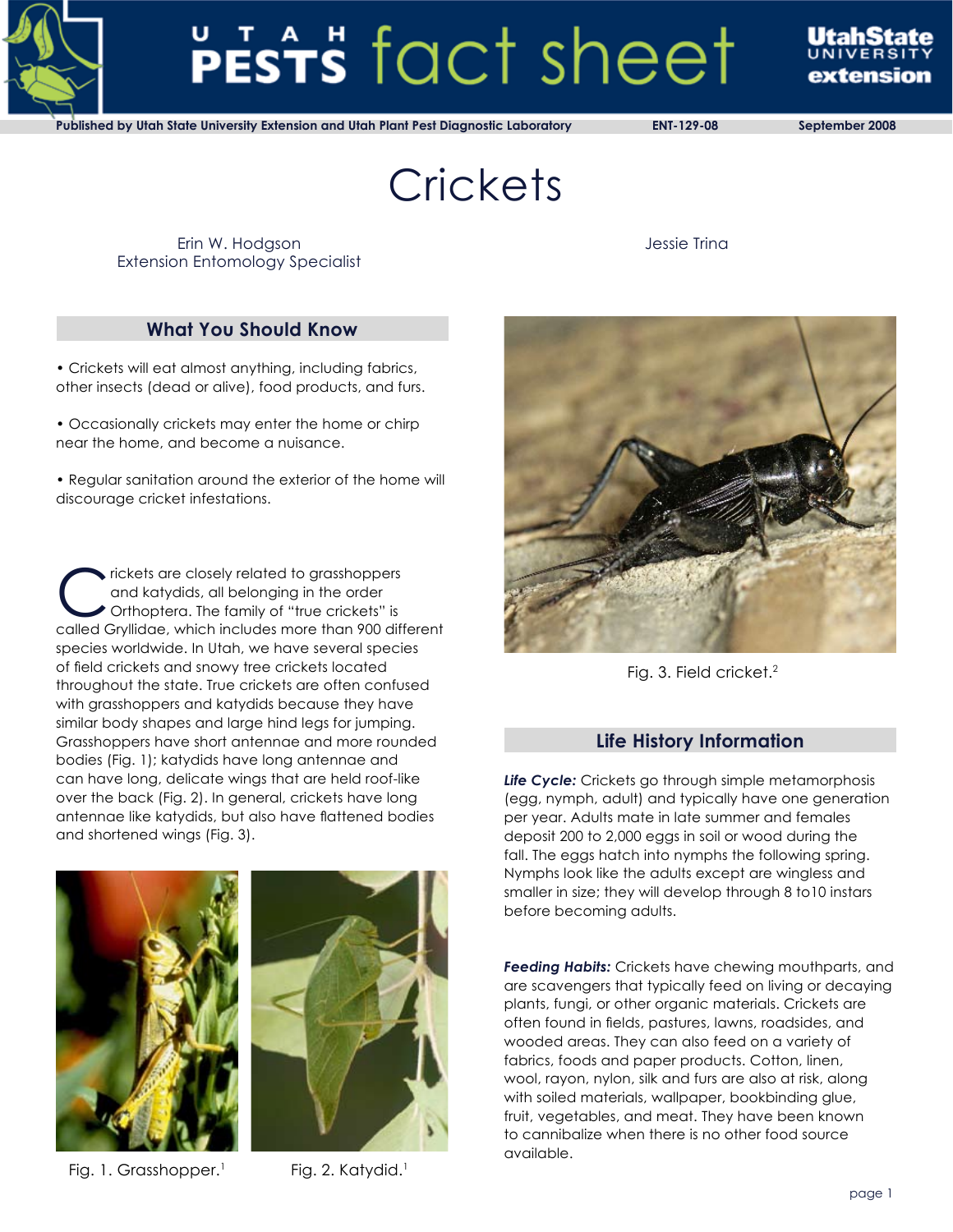## **Chirping**

Crickets are known for their chirping noise, which can sometimes become a nuisance to homeowners. Only the males can chirp, and use sound to attract females or repel males. Males stridulate, or rub their forewings together like a "comb and file" instrument, to create a high-pitched sound. Both males and females have "ears" or auditory organs, on the front pair of legs. Crickets chirp at different rates depending on the species and the surrounding temperature. For most species, warmer weather will cause an increase in chirping rates compared to chirps in cooler weather. The relationship between temperature and chirping rates is known as Dolbear's Law. According to this law, you can calculate the temperature in Fahrenheit by adding 38 to the number of chirps produced in 12.5 seconds by the snowy tree cricket.

There are four types of cricket songs. The calling song is fairly loud. The courting song is quiet and used when a female cricket is near. An aggressive song is triggered when other males are nearby. A copulatory song is produced after successful mating with the female.



Fig. 4. Snowy tree crickets are reliable living thermometers.3

#### **Common Crickets**

#### *Snowy tree cricket: Oecanthus fultoni*

This cricket is also called the "thermometer cricket" because the chirps are easily countable and a reliable temperature indicator. Males have more than 35 teeth along the forewing to stridulate. Adults are 15-18 mm in length, and pale yellow or green in color (Figs. 4-5). Snowy tree crickets are more slender and elongated compared to field crickets. Males have broad, paddlelike wings that fold flat over the back, while females have more narrow wings that are held close to the body. Snowy tree crickets are active from July to October. Nymphs and adults will feed and seek shelter near shrubbery, other vegetation at edges of clearings, and along neglected fence rows. Females will lay eggs in the bark or stems of fruit and ornamental trees, with apple, peach, and cherry especially preferred. The result of the Fig. 5. Snowy tree cricket.<sup>4</sup>

#### *Field crickets: Gryllus* spp.

Depending on the species, field cricket adults range from 12-30 mm in length, and have stout bodies compared to other crickets. These crickets can be dark brown or black in color. Some field crickets have shortened wings that expose the abdomen (Figs. 3, 6). Adults will have a pair of large cerci at the end of the abdomen), and females will also have a long ovipositor (Fig. 6). Field crickets are active from June to September. Nymphs and adults are attracted to lights and can become aggregrated in the late summer. After mating, females prefer to lay eggs in moist soil. Unlike other crickets, field crickets cannot live or reproduce indoors; and any accidental invaders will die during the winter. **Fig. 6. Female field cricket, note the ovipositor.**<sup>5</sup> Fig. 6. Female field cricket, note the ovipositor.<sup>5</sup>